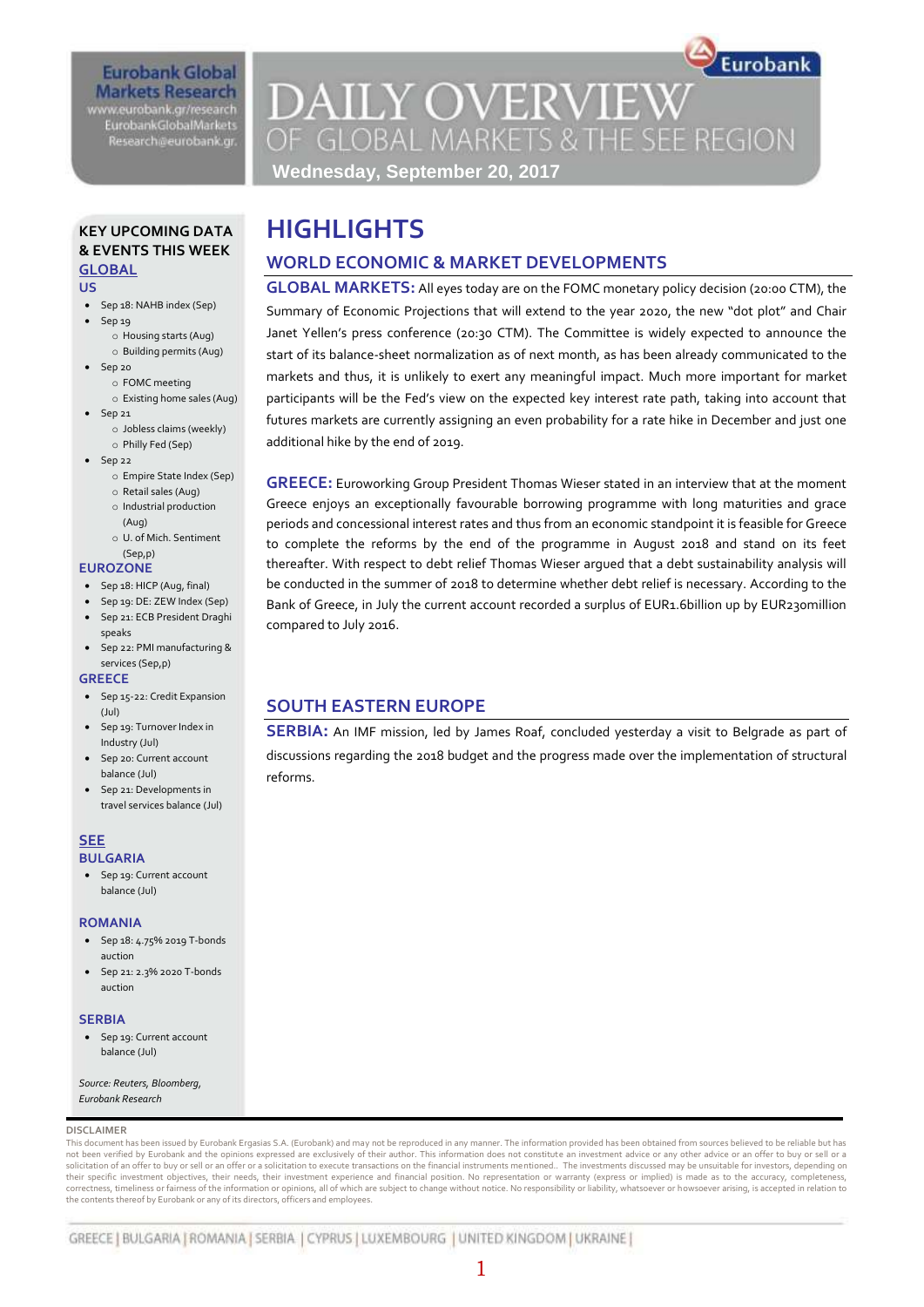# **Eurobank Global Markets Research**

September 20, 2017







*Source: Reuters, Bloomberg, Eurobank Research*

# **GLOBAL MARKETS & THE SEE REGION Latest world economic & market developments**

# **GLOBAL MARKETS**

**AILY OVERVIEW** 

All eyes today are on the FOMC monetary policy decision (20:00 CTM), the Summary of Economic Projections that will extend to the year 2020, the new "dot plot" and Chair Janet Yellen's press conference (20:30 CTM). The Committee is widely expected to announce the start of its balance-sheet normalization as of next month, as has been already communicated to the markets and thus, it is unlikely to exert any meaningful impact. Much more important for market participants will be the Fed's view on the expected key interest rate path, taking into account that futures markets are currently assigning an even probability for a rate hike in December and just one additional hike by the end of 2019. Should the Fed's new dot plot continue to signal one rate hike in December and three hikes in both 2018 and 2019, investors are expected to adjust upwards their rate hike expectations, causing a bearflattening in the UST curve. In FX markets, any positive impact on the US currency is likely to prove limited unless there is substantial hawkish shift in Fed rhetoric. Awaiting the conclusion of the two-day FOMC meeting, the DXY index was nearly unchanged on the day while US Treasury yields were standing close to recent multi-week highs in early European trade as last week's stronger-than-expected US August inflation data and the BoE's hawkish shift continued to have an impact. Elsewhere, in the EMU sovereign space, the majority of government bonds were modestly firmer on the day after press reports suggested that the ECB may keep open the option at the October monetary policy meeting of prolonging the QE programme as a number of policy makers disagree on whether to set a definite end-date for the stimulus scheme. In other news, the NZD was the main mover in FX markets hitting a six-week high of 0.7375 against the USD earlier today after an opinion poll suggested that the ruling National Party regained a wide lead over the opposition Labour Party ahead of the September 23rd general election.

#### **GREECE**

Euroworking Group President Thomas Wieser stated in an interview that at the moment Greece enjoys an exceptionally favourable borrowing programme with long maturities and grace periods and concessional interest rates and thus from an economic standpoint it is feasible for Greece to complete the reforms by the end of the programme in August 2018 and stand on its feet thereafter. With respect to debt relief Thomas Wieser argued that a debt sustainability analysis will be conducted in the summer of 2018 to determine whether debt relief is necessary. If so, it will be implemented after the completion of the programme with parts of it being implemented one-off and others, such as the return of SNP and ANFA profits, gradually. As regards the c. 95 prior actions attached to the upcoming  $3^{\text{rd}}$  programme review, the EWG President noted that the bulk of these prior actions has already been legislated and now remains to be implemented acknowledging, however, that this requires increased coordination between a number of competent ministries. Finally, he highlighted privatisations, NPLs resolution, energy reforms and the 2018 State Budget as the most prominent issues for the period ahead. In other news, according to the Bank of Greece, in July the current account recorded a surplus of EUR1.6billion up by EUR230million compared to July 2016. This improvement is attributable to an improvement in the services balance (surplus increased by EUR 249million) as well as the primary (deficit decreased by EUR150million) and secondary income (deficit decreased by EUR46million) balances, which more than offset the increased deficit in the goods balance (deficit increased by EUR232million). This deterioration in the balance of goods is due to an increase in the deficit of the oil balance (deficit increased by EUR52million) and the goods excl. oil and ships balance (deficit increased by EUR193million). On the other hand, the surpluses in all individual services categories (travel, transportation and other) recorded an increase compared to July 2016.

[ppetropoulou@eurobank.gr](mailto:ppetropoulou@eurobank.gr)

Eurobank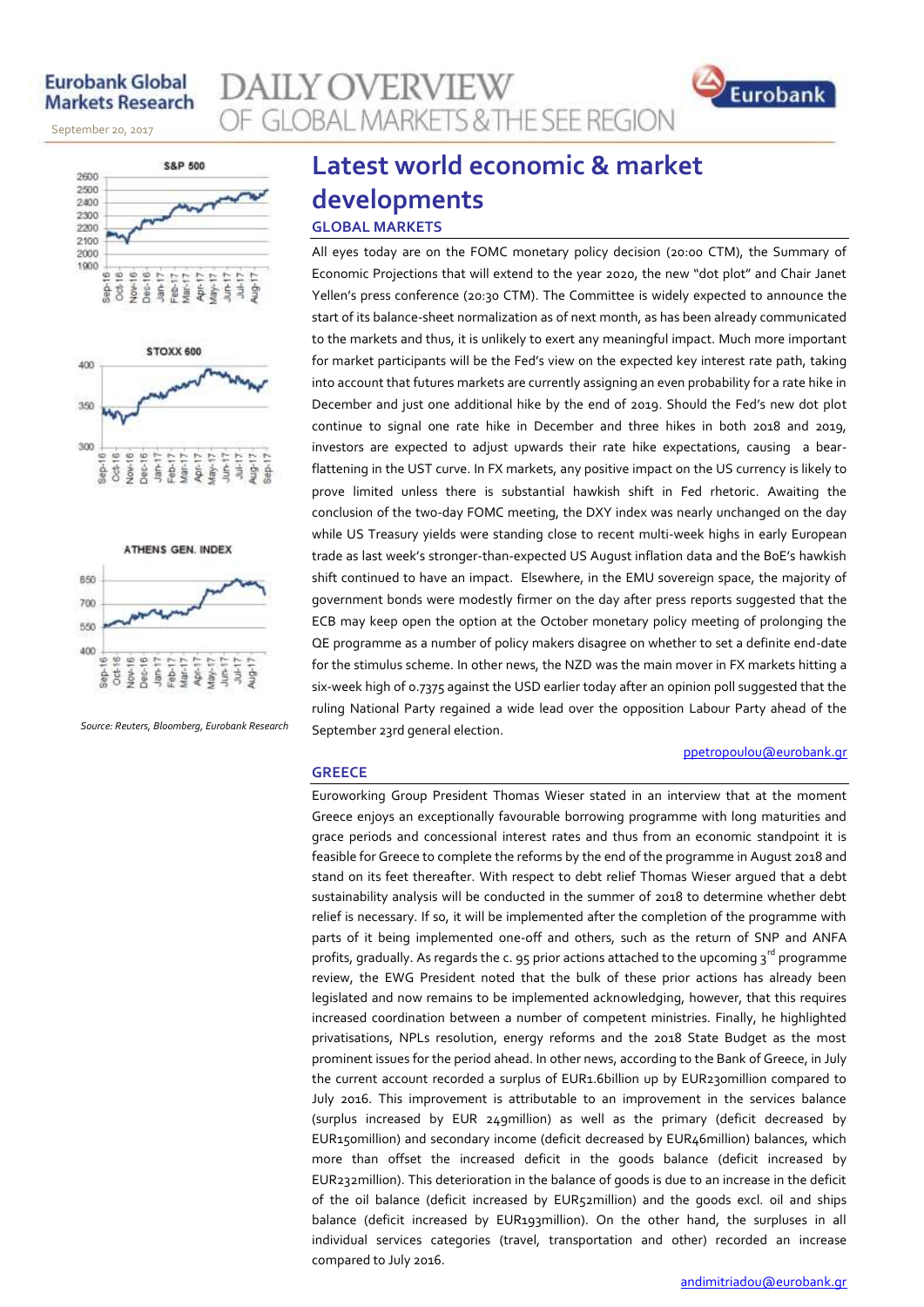# **Furobank Global Markets Research**

November 14, 2013

September 20, 2017

| <b>BULGARIA: Indicators</b> | 2015   | 2016         | 2017f  |
|-----------------------------|--------|--------------|--------|
| Real GDP growth %           | 3.6    | 3.4          | 3.6    |
| CPI (pa, yoy %)             | $-0.1$ | -0.8         | 1.9    |
| <b>Budget Balance/GDP*</b>  | $-2.8$ | 16           | $-1.4$ |
| Current Account/GDP         | $-0.1$ | 42           | 2.0    |
| <b>EUR/BGN</b> (eop)        |        | 1.9558       |        |
|                             | 2016   | current 2017 |        |
| Policy Rate (eop)           |        |              |        |

*\* on a cash basis*

*Source: Reuters, Bloomberg, Eurobank Research, National Authorities*

| <b>CYPRUS: Indicators</b>  | 2015   | 2016  | <b>2017f</b> |
|----------------------------|--------|-------|--------------|
| Real GDP growth %          | 17     | 2.8   | 3.0          |
| HICP (pa, yoy %)           | $-1.5$ | $-12$ | 12           |
| <b>Budget Balance/GDP*</b> | 0 1    | 04    | 02           |
| Current Account/GDP        | $-3.0$ | -57   | -59          |

*\* ESA 2010 Source: Reuters, Bloomberg, Eurobank Research, National Authorities*

| <b>ROMANIA: Indicators</b> | 2015   | 2016    | 2017f  |
|----------------------------|--------|---------|--------|
| Real GDP growth %          | 3.7    | 4.8     | 5.0    |
| CPI (pa, yoy %)            | $-0.6$ | $-1.6$  | 1.4    |
| Budget Balance/GDP *       | $-1.9$ | $-24$   | $-3.7$ |
| Current Account/GDP        | $-1.1$ | $-2.2$  | $-3.0$ |
| <b>EUR/RON</b> (eop)       | 4.48   | 4.54    | 4.62   |
|                            | 2016   | current | 2017   |
| Policy Rate (eop)          | 1.75   | 1.75    | 1.75   |

*\* on a cash basis*

*Source: Reuters, Bloomberg, Eurobank Research, National Authorities*

| <b>SERBIA: Indicators</b>                      | 2015   | 2016   | <b>2017f</b> |  |  |  |  |  |
|------------------------------------------------|--------|--------|--------------|--|--|--|--|--|
| Real GDP growth %                              | 0.8    | 2.8    | 3.0          |  |  |  |  |  |
| CPI (pa, yoy %)                                | 1.4    | 11     | 3.3          |  |  |  |  |  |
| <b>Budget Balance/GDP</b>                      | $-3.7$ | $-1.3$ | $-0.5$       |  |  |  |  |  |
| Current Account/GDP                            | $-4.7$ | -40    | $-4.0$       |  |  |  |  |  |
| EUR/RSD (eop)                                  | 121.38 | 123.40 | 122.0        |  |  |  |  |  |
| 2017<br>2016<br>current                        |        |        |              |  |  |  |  |  |
| Policy Rate (eop)                              | 4.00   | 3.75   | 3.75         |  |  |  |  |  |
| Source: Reuters, Bloomberg, Eurobank Research, |        |        |              |  |  |  |  |  |

*National Authorities*



| <b>Credit Ratings</b> |         |       |             |  |  |  |  |  |
|-----------------------|---------|-------|-------------|--|--|--|--|--|
| L-T ccv               | Moody's | S&P   | Fitch       |  |  |  |  |  |
| <b>SFRBIA</b>         | Ba3     | RR-   | RR-         |  |  |  |  |  |
| <b>ROMANIA</b>        | Baa3    | RRR-  | RRR-        |  |  |  |  |  |
| <b>BULGARIA</b>       | Baa2    | $BB+$ | <b>BBB-</b> |  |  |  |  |  |
| <b>CYPRUS</b>         | R1      | RR+   | RR-         |  |  |  |  |  |

*Source: Reuters, Bloomberg, Eurobank Research*

# **Latest economic & market developments in the CESEE region**

#### **SERBIA**

**AILY OVERVIEW** 

OF GLOBAL MARKETS & THE SEE REGION

An IMF mission, led by James Roaf, concluded yesterday a 1-week visit to Belgrade as part of discussions regarding the 2018 budget and the progress made over the implementation of structural reforms. The Fund noted a continuation of the expansion in economic activity, despite a temporary deceleration in H1 2017, which came on the back of disruptions in electricity production and the negative impact of adverse weather conditions on agricultural output. Additionally, it highlighted that "domestic demand growth is robust, with continued recovery of private consumption and strong foreign direct investment", while "labor market conditions have continued to strengthen, with about 120,000 new jobs created in the 12 months through June." In view of the slowdown witnesses in economic activity over the first half of the year, the IMF revised its previous 3.0% real GDP growth projection for this year to 2.3%, leaving its earlier forecast for a pick up to 3½% in 2018 unchanged.

Furthermore, the Fund highlighted that "economic policies should remain focused on improving the supply response of the economy, through the implementation of reforms aimed at fostering private sector activity. These include an improved business and investment environment; more efficient public administration and state-owned enterprises; and higher quantity and quality of public infrastructure."

According to the Fund's statement, discussions over the 2018 budget key parameters and fiscal policies over the remainder of the current year have already started and are expected to be concluded in the next review mission in October. This will be the eighth and final review under 3-year Serbia's precautionary Stand-By Arrangement with the IMF, which expires in February 2018.

[gphoka@eurobank.gr](mailto:gphoka@eurobank.gr)

Eurobank

3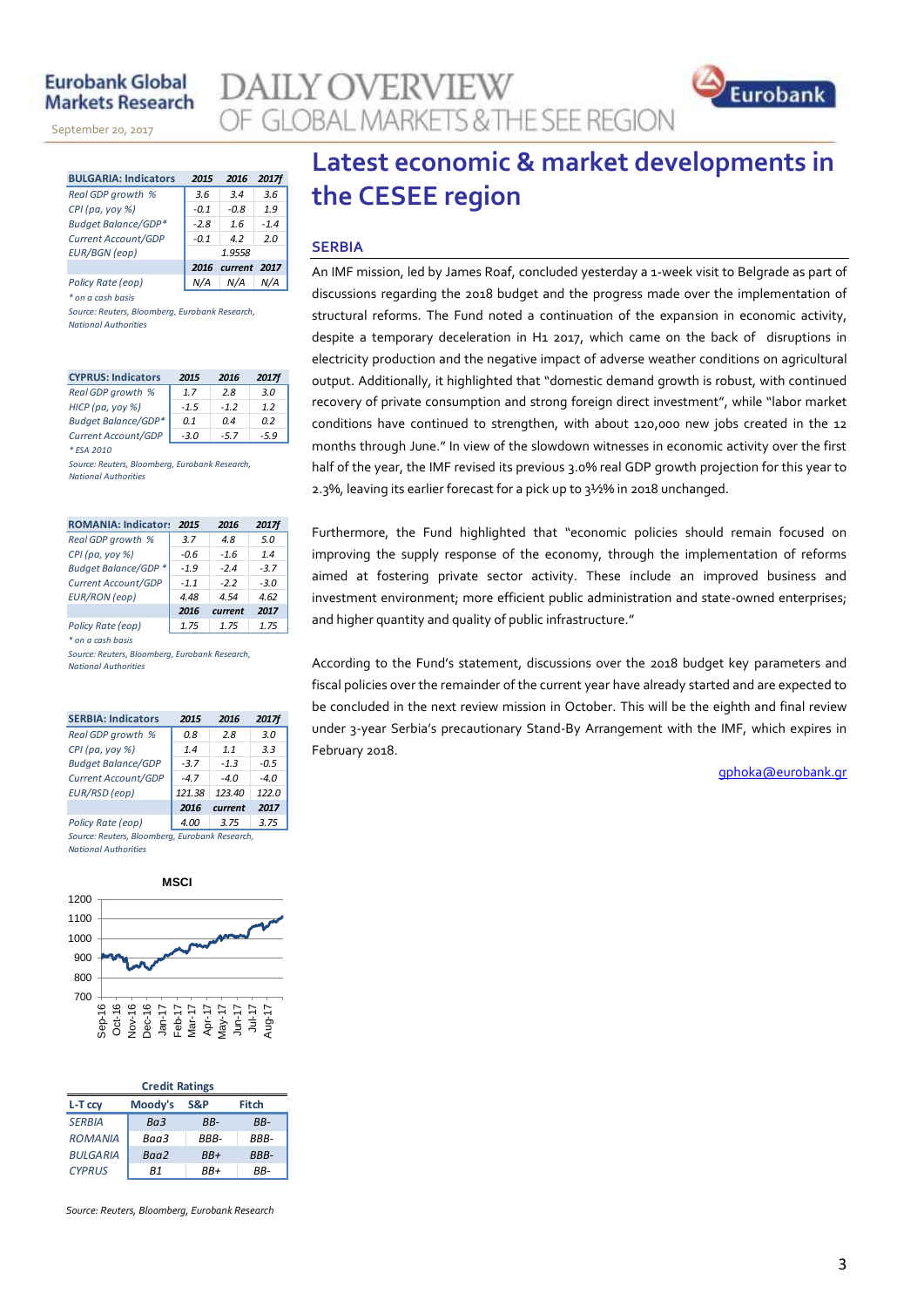# **Eurobank Global Markets Research**

September 20, 2017

**DAILY OVERVIEW**<br>OF GLOBAL MARKETS & THE SEE REGION



|                      | <b>GLOBAL MARKETS</b> |      |             |              |        |      |             |                         |      |              |                     |                    |      |      |             |
|----------------------|-----------------------|------|-------------|--------------|--------|------|-------------|-------------------------|------|--------------|---------------------|--------------------|------|------|-------------|
| <b>Stock markets</b> |                       |      |             | <b>FOREX</b> |        |      |             | <b>Government Bonds</b> |      |              |                     | <b>Commodities</b> |      |      |             |
|                      | Last                  | ΔD   | <b>AYTD</b> |              | Last   | ΔD   | <b>AYTD</b> | (yields)                | Last | <b>ADbps</b> | $\triangle YTD$ bps |                    | Last | ΔD   | <b>AYTD</b> |
| S&P 500              | 2506.65               | 0.1% | 12.0%       | EUR/USD      | 1.2007 | 0.1% | 14.1%       | <b>UST-10vr</b>         | 2.22 | $-2$         | -22                 | GOLD               | 1315 | 0.3% | 14.1%       |
| Nikkei 225           | 20310.46              | 0.1% | 6.3%        | GBP/USD      | 1.3528 | 0.1% | 9.5%        | Bund-10vr               | 0.44 | $-2$         | 231                 | <b>BRENT CRUDE</b> | 56   | 0.9% | $-2.1%$     |
| STOXX 600            | 382.04                | 0.0% | 5.7%        | USD/JPY      | 111.27 | 0.3% | 5.1%        | $JGB - 10vr$            | 0.03 |              | $-2$                | LMEX               | 3145 | 0.5% | 18.2%       |
|                      |                       |      |             |              |        |      |             |                         |      |              |                     |                    |      |      |             |

#### **CESEE MARKETS**

| <b>SERBIA</b>                 |                      |                   |                          | <b>ROMANIA</b>        |                    |                    |                          | <b>BULGARIA</b>       |                    |                         |                        |
|-------------------------------|----------------------|-------------------|--------------------------|-----------------------|--------------------|--------------------|--------------------------|-----------------------|--------------------|-------------------------|------------------------|
| <b>Money Market</b>           |                      |                   |                          | <b>Money Market</b>   |                    |                    |                          | <b>Money Market</b>   |                    |                         |                        |
| <b>BELIBOR</b>                | Last                 | <b>ADbps</b>      | ∆YTD bps                 | <b>ROBOR</b>          | Last               | <b>ADbps</b>       | <b>AYTD bps</b>          | <b>SOFIBOR</b>        | Last               | <b>ADbps</b>            | <b>∆YTD bps</b>        |
| T/N                           | 2.72                 | $-1$              | $-28$                    | O/N                   | 0.49               | $-1$               | $-7$                     | <b>LEONIA</b>         | 0.01               | 0                       | 1                      |
| 1-week                        | 2.84                 | 0                 | $-33$                    | 1-month               | 0.72               | 0                  | $-4$                     | 1-month               | $-0.16$            | 0                       | $\mathbf{1}$           |
| 1-month                       | 3.07                 | $\mathbf{1}$      | $-28$                    | 3-month               | 1.05               | $\mathbf{1}$       | 15                       | 3-month               | $-0.08$            | $\mathbf{1}$            | $-1$                   |
| 3-month                       | 3.33                 | $\mathbf{1}$      | $-14$                    | 6-month               | 1.19               | $\mathbf{1}$       | 8                        | 6-month               | 0.05               | 0                       | $-3$                   |
| 6-month                       | 3.54                 | $\mathbf{1}$      | $-12$                    | 12-month              | 1.39               | $\mathbf{1}$       | 14                       | 12-month              | 0.38               | 0                       | $-3$                   |
| <b>RS Local Bonds</b>         |                      |                   |                          | <b>RO Local Bonds</b> |                    |                    |                          | <b>BG Local Bonds</b> |                    |                         |                        |
|                               | Last                 | <b>ADbps</b>      | <b>AYTD bps</b>          |                       | Last               | <b>ADbps</b>       | <b>∆YTD bps</b>          | (yields)              | Last               | <b>ADbps</b>            | ∆YTD bps               |
| 3Y RSD                        | 4.50                 | 0                 | $-58$                    | 3Y RON                | 1.44               | $\overline{2}$     | $-18$                    | 3Y BGN                | $-0.21$            | $-2$                    | $-36$                  |
| 5Y RSD                        | 4.92                 | 0                 | $-44$                    | 5Y RON                | 2.25               | 0                  | $-27$                    | 5Y BGN                | 0.04               | $^{\text{{\small -1}}}$ | $-46$                  |
| <b>7Y RSD</b>                 | 5.21                 | $-12$             | $-48$                    | 10Y RON               | 3.51               | $-2$               | $-14$                    | 10Y BGN               | 1.38               | 0                       | $-53$                  |
| <b>RS Eurobonds</b>           |                      |                   |                          | <b>RO Eurobonds</b>   |                    |                    |                          | <b>BG Eurobonds</b>   |                    |                         |                        |
|                               | Last                 | <b>ADbps</b>      | ∆YTD bps                 |                       | Last               | <b>ADbps</b>       | <b>∆YTD bps</b>          |                       | Last               | <b>ADbps</b>            | <b>∆YTD bps</b>        |
| USD Nov-17                    | 1.70                 | 15                | $-62$                    | <b>EUR Oct-25</b>     | 1.57               | 0                  | $-57$                    | <b>EUR Mar-22</b>     | 0.16               | $-13$                   | -70                    |
| USD Nov-24                    | 6.32                 | $\mathbf{1}$      | $-9$                     | USD Jan-24            | 2.89               | 0                  | $-100$                   | <b>EUR Sep-24</b>     | 0.88               | $-1$                    | $-81$                  |
|                               |                      |                   |                          |                       |                    |                    |                          |                       |                    |                         |                        |
| <b>CDS</b>                    |                      |                   |                          | <b>CDS</b>            |                    |                    |                          | <b>CDS</b>            |                    |                         |                        |
| 5-year                        | Last<br>125          | <b>ADbps</b><br>0 | <b>AYTD bps</b><br>$-83$ |                       | Last<br>95         | <b>ADbps</b><br>0  | <b>AYTD bps</b><br>$-14$ |                       | Last<br>100        | <b>ADbps</b><br>0       | <b>AYTD bps</b><br>-52 |
| 10-year                       | 174                  | $-1$              | $-82$                    | 5-year<br>$10$ -year  | 141                | 0                  | $-11$                    | 5-year<br>$10$ -year  | 150                | 0                       | $-44$                  |
|                               |                      |                   |                          |                       |                    |                    |                          |                       |                    |                         |                        |
| <b>STOCKS</b>                 |                      |                   |                          | <b>STOCKS</b>         |                    |                    |                          | <b>STOCKS</b>         |                    |                         |                        |
|                               | Last                 | $\pmb{\Delta D}$  | <b>AYTD</b>              |                       | Last               | ΔD                 | <b>AYTD</b>              |                       | Last               | ΔD                      | <b>AYTD</b>            |
| BELEX15                       | 729.8                | 0.13%             | 1.73%                    | <b>BET</b>            | 7922.4             | $-0.69%$           | 11.82%                   | <b>SOFIX</b>          | 677.7              | 1.10%                   | 15.57%                 |
| <b>FOREX</b>                  |                      |                   |                          | <b>FOREX</b>          |                    |                    |                          | <b>FOREX</b>          |                    |                         |                        |
|                               | Last                 | ΔD                | <b>AYTD</b>              |                       | Last               | ΔD                 | <b>AYTD</b>              |                       | Last               | ΔD                      | <b>AYTD</b>            |
| <b>EUR/RSD</b>                | 118.59               | 0.22%             | 4.11%                    | <b>EUR/RON</b>        | 4.5994             | 0.04%              | $-1.31%$                 | USD/BGN               | 1.6291             | 0.09%                   | 14.08%                 |
|                               | <b>BELEX15 Index</b> |                   |                          |                       |                    | <b>BET Index</b>   |                          |                       | <b>SOFIX Index</b> |                         |                        |
| 800                           |                      |                   |                          | 9400                  |                    |                    |                          | 800                   |                    |                         |                        |
| 750                           |                      |                   |                          | 8900                  |                    |                    |                          | 700                   |                    |                         |                        |
| 700                           |                      |                   |                          | 8400<br>7900          |                    |                    |                          |                       |                    |                         |                        |
| 650                           |                      |                   |                          | 7400                  |                    |                    |                          | 600                   |                    |                         |                        |
|                               |                      |                   |                          | 6900                  |                    |                    |                          | 500                   |                    |                         |                        |
| 600                           |                      |                   |                          | 6400<br>5900          |                    |                    |                          | 400                   |                    |                         |                        |
| 550                           |                      |                   |                          |                       |                    |                    |                          |                       |                    |                         |                        |
| $Sep-16$                      | Dec-16               | Mar-17            | $J$ un-17<br>Sep-17      | $Sep-16$              | Nov-16<br>$Jan-17$ | Mar-17<br>$May-17$ | Jul-17<br>Sep-17         | $Sep-16$<br>Nov-16    | $Jan-17$           | $Mar-17$<br>$May-17$    | $Jul-17$               |
|                               |                      |                   |                          |                       |                    |                    |                          |                       |                    |                         |                        |
|                               |                      |                   |                          |                       | <b>EUR/RON</b>     |                    |                          | USD/BGN               |                    |                         |                        |
| <b>EUR/RSD</b><br>126<br>4.65 |                      |                   |                          |                       |                    |                    |                          | 1.90                  |                    |                         |                        |
| 124                           |                      |                   |                          | 4.60                  |                    |                    |                          | 1.85                  |                    |                         |                        |
|                               |                      |                   |                          | 4.55                  |                    |                    |                          | 1.80                  |                    |                         |                        |
| 122                           |                      |                   |                          | 4.50                  |                    |                    |                          | 1.75                  |                    |                         |                        |
| 120                           |                      |                   |                          | 4.45                  |                    |                    |                          | 1.70                  |                    |                         |                        |
| 118                           |                      |                   |                          | 4.40<br>4.35          |                    |                    |                          | 1.65                  |                    |                         |                        |
|                               |                      |                   |                          |                       |                    |                    |                          | 1.60                  |                    |                         |                        |
| $Step-16$                     | Dec-16               | Mar-17            | $J$ un-17<br>Sep-17      | $Sep-16$              | Dec-16             | Mar-17             | Sep-17<br>$J$ un-17      | Sep16                 | Dec-16             | Mar-17                  | Sep-17<br>$Jun-17$     |
|                               |                      |                   |                          |                       |                    |                    |                          |                       |                    |                         |                        |

*Source: Reuters, Bloomberg, Eurobank Economic Analysis and Financial Markets Research Data updated as of 13:20 EEST*